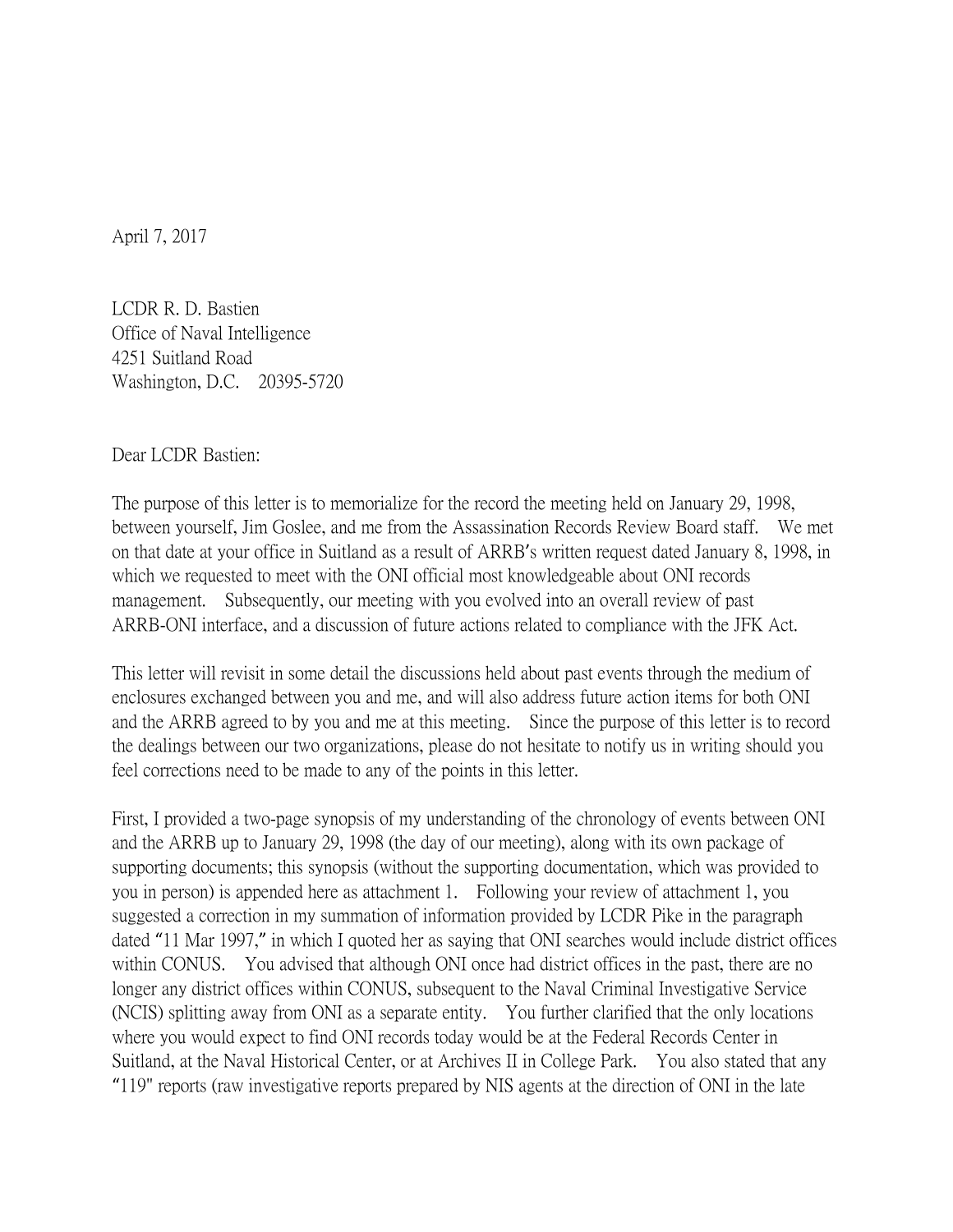1950s and early 1960s) should be requested from the Naval Criminal Investigative Service (NCIS), not from ONI, since NCIS now has responsibility for retention of these records. Other than these clarifications, you offered no other comments or emendations to attachment 1, except to inquire why the ARRB had sent a letter to the Navy Office of General Counsel (OGC) on January 8, 1998, requesting a meeting with ONI (rather than contacting ONI directly). In response, I explained that the Review Board had established a compliance program with each component of the Armed Services, in which we desired that a single official from each service be designated the "JFK Act Compliance Official," or sole point of contact with the ARRB. It was the Navy that identified LTCol M. E. Finnie, USMC, at Navy OGC, as the Navy compliance official.

Next, we discussed a list of ARRB search requests, provided to you that day with its own accompanying list of amplifying enclosures, provided here as attachment 2 (without the supporting documentation, which was provided to you in person). We discussed its requests at length, and listed below in this paragraph are the results of our discussion regarding each search request in attachment 2. First, in response to item I, you certified that the ONI records searches conducted to date had indeed included all specified categories in the Navy OGC memorandum of 25 February, 1997. In regard to items II and V, you stated that the ARRB should pursue these search issues with NCIS, since ONI was no longer responsible for these types of records, and the NCIS would be, if such records still existed. I agreed that the ARRB staff would pursue these issues with the NCIS. Finally, in regard to items III and IV, you were confident that ONI had searched for and had not located any files for the Director of ONI, but suggested that we should search RG 38, and you provided a point of contact for the ARRB for RG 38 matters, namely, Mr. Ron Marshall of OPNAV, at (202) 433-8861. I agreed that ARRB staff would contact Mr. Marshall in an attempt to determine whether any correspondence files of the Director, ONI were included in RG 38.

Finally, I provided to you a third enclosure, labeled here as attachment 3, titled: "Declassification Review and Processing of ONI Assassination Records." This was a two-page primer designed as a working aid to anyone in a Federal Branch agency involved in conducting declassification review, and in identifying proposed postponements, under the terms of the JFK Act. You reviewed it briefly, and seemed to find it satisfactory as a working tool that you could provide to ONI Navy Reservists who would be processing documents under the provisions of the Act.

Next, you provided me with several enclosures (which I had not yet seen) that were either ONI certifications of completed searches, or responses to questions posed to ONI by Navy OGC. They are listed here as attachments 4, 5, 6 and 7. For unexplained reasons, these had not been passed to the ARRB by Navy OGC. Consequently, you expressed a preference, and I agreed, that henceforth, for all working matters of daily liaison, the ARRB staff would deal directly with you at ONI on JFK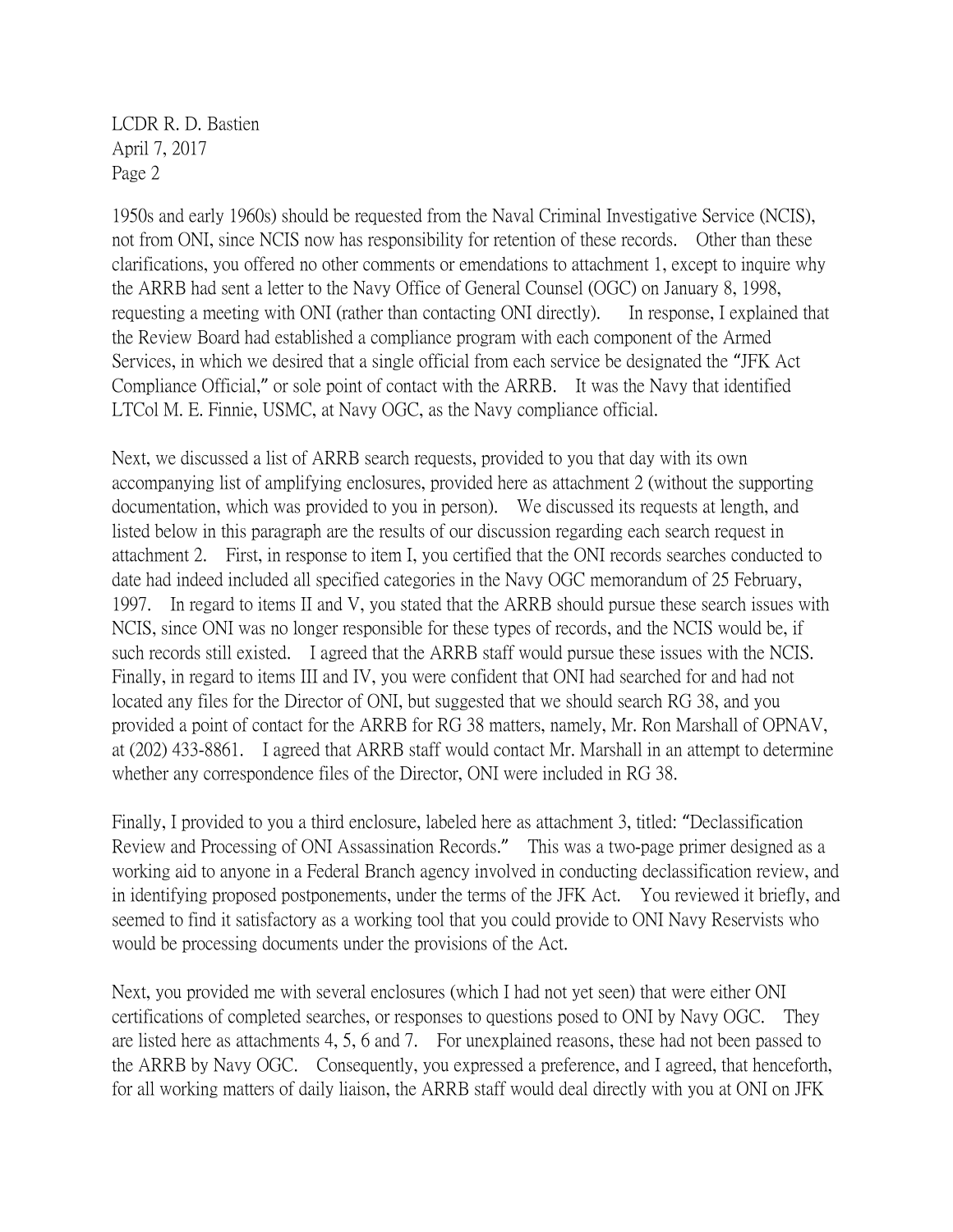Act issues, even though the "JFK Act Compliance Official" heretofore had been formally sited at Navy  $OGC<sup>1</sup>$  $OGC<sup>1</sup>$  $OGC<sup>1</sup>$ 

A principal purpose of our meeting was to discuss the status of the approximately .8 cubic feet of defector records (considered responsive to the JFK Act by the Review Board staff, and responsive to paragraph 3e of the Navy General Counsel search guidelines promulgated by its February 25, 1997 memorandum) that were located by LCDR Pike and shown to me at the April 21, 1997 meeting at ONI. Although LCDR Pike had promised delivery of the originals of those documents to the Review Board within two to four weeks of the April 21, 1997 meeting, and although ARRB staff received a fax from LCDR Pike on May 12, 1997, in which she wrote that she had finished declassifying the ONI material and that we should have it soon, the Review Board was still not in receipt of these documents as of the time of our meeting on January 29, 1998. Because the ARRB staff had belatedly made known to LCDR Pike the statutory requirement in the JFK Act for each agency to create Record Identification Forms (RIFs) for each assassination record,<sup>[2](#page-2-1)</sup> we had been patient regarding non-receipt of these records, but I felt it prudent to discuss resolution of the issue at our meeting. You had already assembled the records in your office (now assembled in 7 three ring binders instead of 18 separate folders), and they were briefly reviewed by Mr. Goslee and me in your presence. Based upon our cursory examination, it appeared that for some of the documents declassification review had been completed, and for others it had not been completed. You expressed concerns over lack of time to accomplish third agency equity review prior to the shutdown of the ARRB, and you also expressed concern over lack of personnel resources to accomplish the creation of RIFs. After some discussion, you and I agreed on the following solutions to these problems:

(1) You agreed that ONI Reserve personnel would be assigned to create RIFs and complete declassification review in accordance with the provisions of Section 6 of the JFK Act.

<span id="page-2-1"></span><sup>2</sup> ARRB staff member Christopher Barger mailed the NARA software for the creation of RIFs to LCDR Pike on June 6, 1997 under cover of a formal memorandum.

<span id="page-2-0"></span> $\overline{\phantom{a}}$ Subsequent to our meeting, on March 23, 1998, the Executive Director of the Review Board, Mr. T. Jeremy Gunn, sent a letter to RADM Jacoby, Commander, Office of Naval Intelligence, requesting that he assign an ONI Agency Compliance Official to handle JFK Act matters. On March 26, 1998, you called me to informally announce that you would be designated the ONI Agency Compliance Official, but that subject letter would likely not leave your command until mid-April because you had received TAD orders to sit on a Selection Board.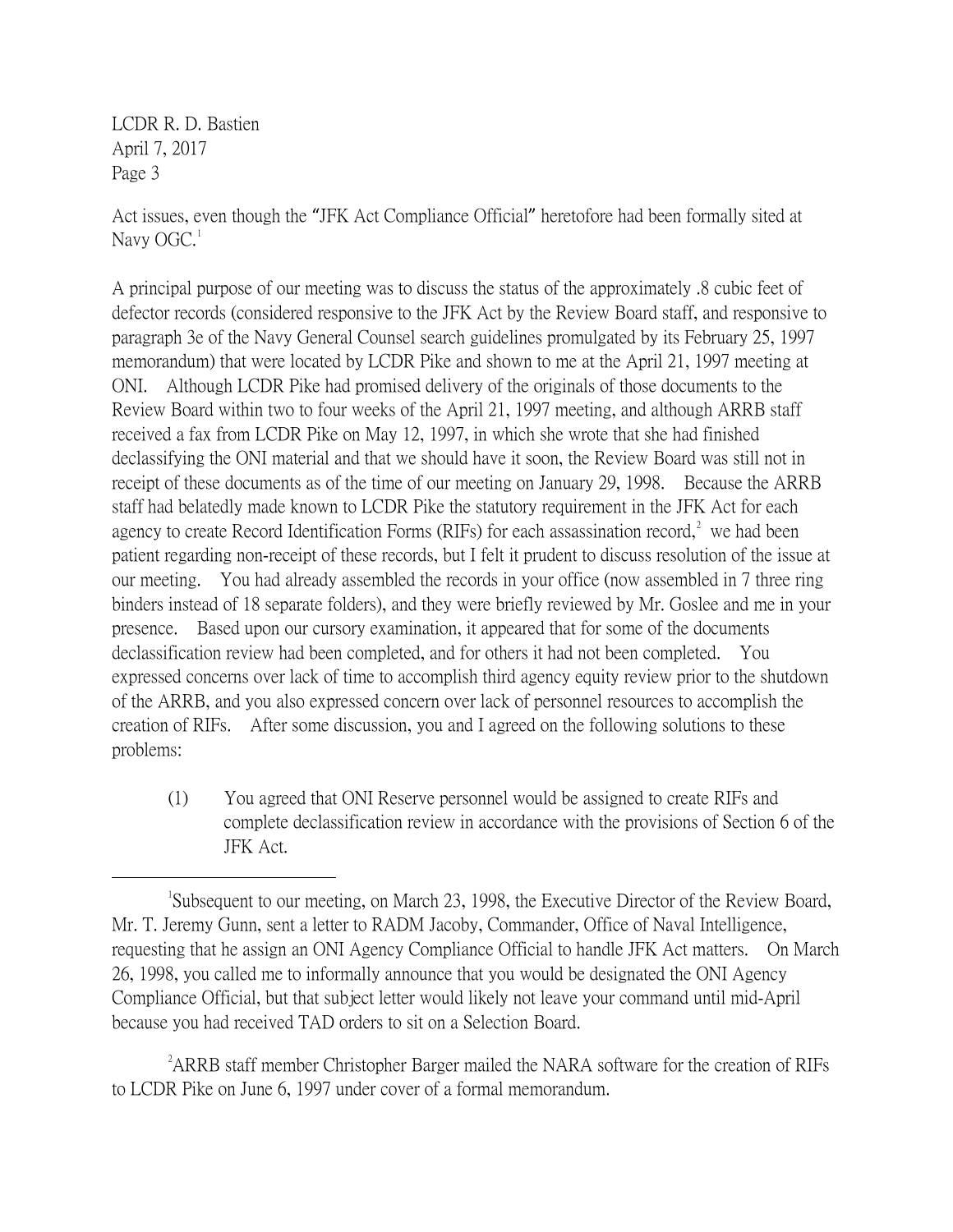- (2) I agreed that Mr. Jim Goslee, ARRB staff analyst, would provide training to selected ONI Reserve personnel in the mechanics of using the NARA-provided software to create RIFs.<sup>[3](#page-3-0)</sup>
- (3) You agreed to devote resources necessary to complete the creation of RIFs, and complete declassification review of ONI equities in the defector records, and deliver same to the ARRB staff in accordance with the procedures in attachment 3 to this letter, not later than May 30, 1998.
- (4) I agreed that the ARRB would be responsible for ensuring that third party equities were reviewed at the Joint Declassification Sessions held approximately every 90 days at the ARRB's offices, and that only after this process was completed would final determinations be made as to whether ONI defector records could be released to the public via the JFK Collection at NARA.<sup>[4](#page-3-1)</sup>
- (5) I promised that as in the case of all other agencies the ARRB deals with, ONI would be formally notified of Board Determinations regarding any desired postponements that ONI had identified in its review process.

When you called me on March 26, 1998, to discuss the March 23, 1998 ARRB letter to RADM Jacoby, and the ARRB Compliance Program, I informed you that LCDR Pike had recently mentioned to our staff that she had located Naval Attache Records responsive to the JFK Act during her searches of RG 289, and had placed them in a box that she had labeled "44 U.S.C. 2107." It was unclear from our conversation with her whether this box was left at the Federal Records Center in Suitland, or whether it was located at ONI headquarters. You indicated unawareness of any such box of records during our telephone conversation, but agreed to conduct a search. I bring this matter up here simply to reiterate our desire that ONI conduct a search for the Naval Attache records alluded to by LCDR Pike in her March 16, 1998 conversation with Review Board staff.

<span id="page-3-0"></span> $\frac{1}{3}$ <sup>3</sup>Mr. Goslee subsequently provided this training on-site, at ONI in Suitland, on Saturday, March 6, 1997 to Reserve personnel working for LCDR Carol Humphries, USNR.

<span id="page-3-1"></span><sup>&</sup>lt;sup>4</sup>It is incumbent, however, upon ONI to identify the third agencies who have equities in each document on the RIF in the remarks section, so that ARRB staff subsequently knows to whom to address the referral.